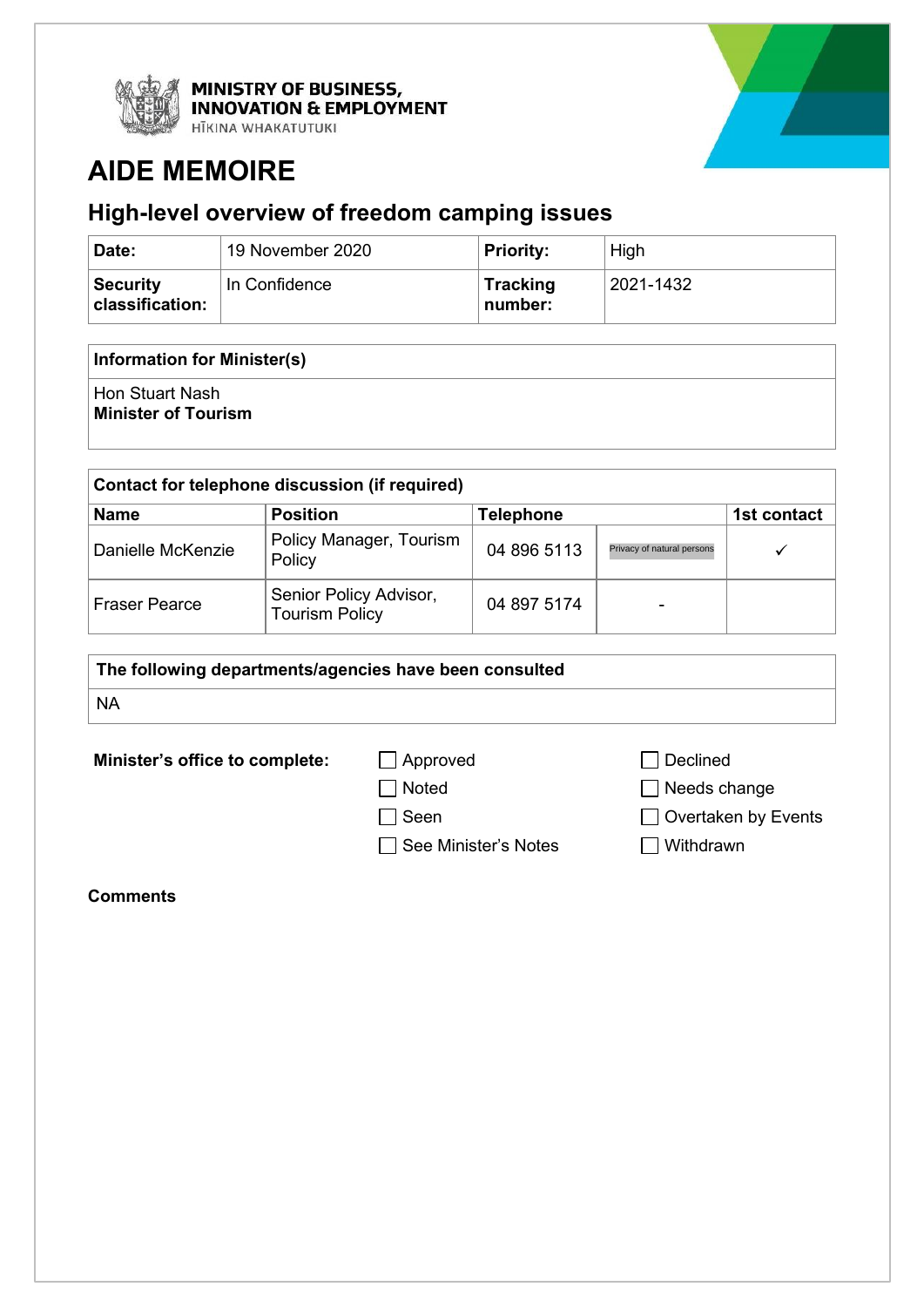

## **AIDE MEMOIRE**

## **High-level overview of freedom camping issues**

| 'Date:                             | 19 November 2020 | <b>Priority:</b>           | High      |
|------------------------------------|------------------|----------------------------|-----------|
| <b>Security</b><br>classification: | In Confidence    | <b>Tracking</b><br>number: | 2021-1432 |

## **Purpose**

We understand that one of your immediate priorities for tourism is to address the negative issues arising from freedom campers. You want to better align the system to match the New Zealand brand and to attract high-value visitors to New Zealand and deliver high-quality visitor experiences and ensure New Zealand lives up to and enhances its brand.

This paper responds to your specific requests for information on:

- options for addressing touring vans that aren't self-contained
- restricting leased or rental vehicles that have sleeping facilities (but not restricted to).

It also provides you with high-level information on the SCVS. We will provide you with further analysis on these two issues you have raised and we would like to discuss your initial thoughts on the SCVS at your next meeting with tourism officials on Monday 23 November.

A subsequent briefing will address the broader issues and opportunities within the freedom camping system.

## Danielle McKenzie **Policy Manager, Tourism Policy**

Labour, Science and Enterprise, MBIE

..... / ...... / ......

## **Background**

- 1. There is considerable confusion around what is and what is not a self-contained vehicle, and what that means. This is problematic in the freedom camping system. This paper provides a snapshot on the Self-Contained Vehicle Standard (SCVS) and a high-level overview of the two issues you have raised above.
- 2. The SCVS is a voluntary standard which sets out the requirements and process for certifying a vehicle as self-contained. A fully self-contained vehicle is meant to go for three days without needing additional water supplies or dumping waste. MBIE has sponsored the standard to make it publically available without charge.
- 3. Any plumber registered under the Plumbers, Gasfitters and Drainlayers Act 1976 can be an issuing authority to certify a vehicle as self-contained. There are currently around 8,000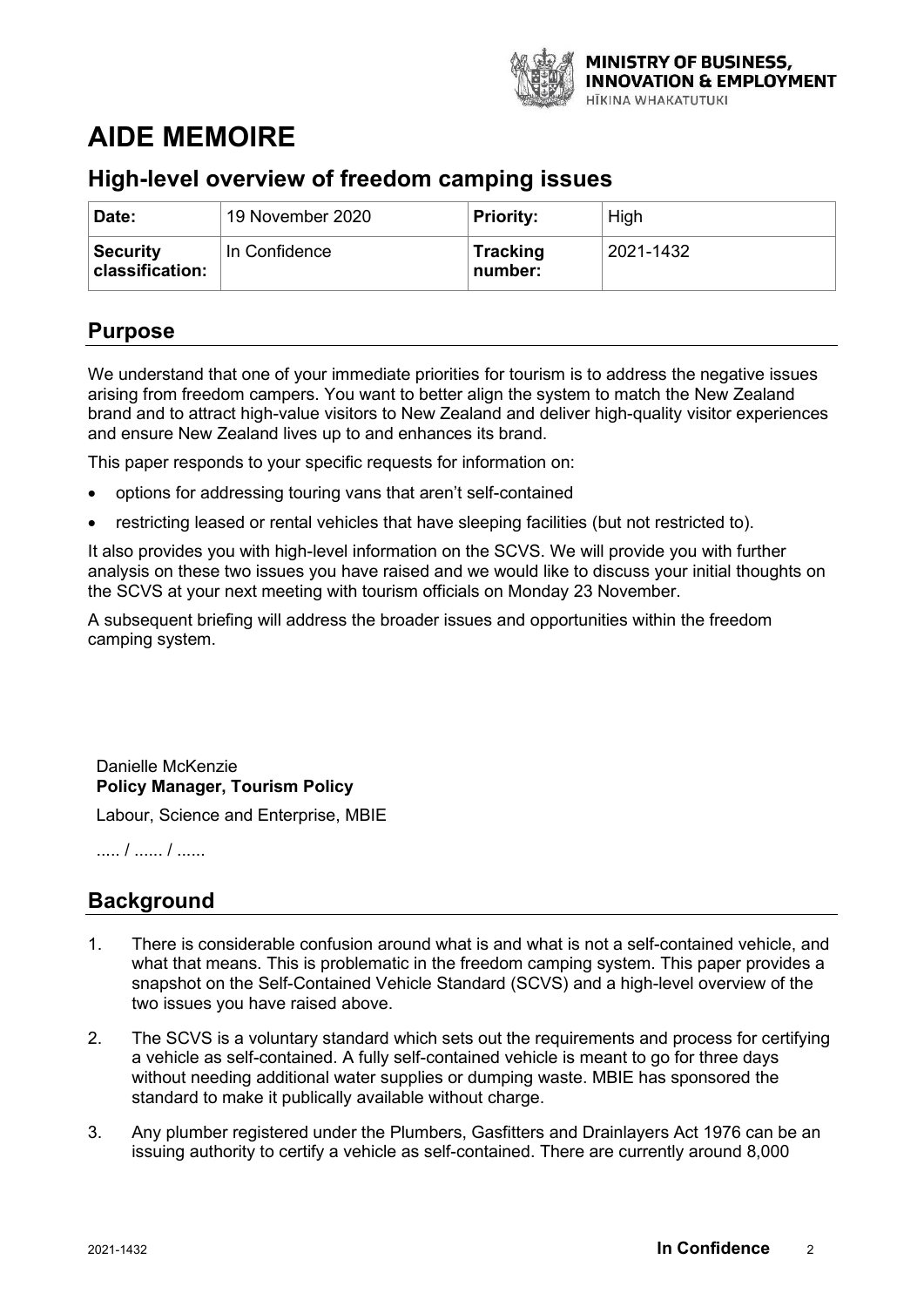registered plumbers in New Zealand. A plumber can also certify a person to be an issuer of certification.

- 4. As it is a voluntary standard, the SCVS is not directly attached to any legislation or regulations. It also means councils are unable to enforce against the standard.
- 5. However, local councils can make by-laws under the Freedom Camping Act 2011 that restrict freedom camping in specific areas to vehicles that are certified as self-contained. Local government stakeholders have advised that the SCVS is one of the main tools it uses to manage the impact of freedom camping on local government infrastructure. It is one way to manage congestion and a lack of infrastructure (toilet facilities) across their district.
- 6. Based on reports from key stakeholders and the media, there is considerable confusion in the mind of the general public around what makes a vehicle self-contained, and whether or not a vehicle is legitimately certified.

## **Discussion**

### **We have been undertaking work to strengthen the current regime to address vehicles that are not self-contained**

- 7. We understand that you are concerned that certain vehicles do not meet the threshold for being certified as self-contained, in particular, touring vans. A wide range of vehicles can currently be certified to the standard, ranging from large purpose built motor homes to converted 'people mover' vehicles, such as a Toyota Hiace. This is because there is no requirement for there to be a 'fixed' toilet in a vehicle, though the SCVS does specify that a toilet must be able to be used when a bed is made up.
- 8. In August 2020, the then Minister of Tourism directed MBIE to progress work to review the current regulatory framework for the SCVS. This was based on the recommendation of the Responsible Camping Working Group,<sup>1</sup> who noted it as their number one priority issue for supporting the management of freedom camping. We agreed with the Working Group, as:
	- a. **The current SCVS is not well understood by stakeholders**. This means that often people do not realise that legitimately certified vehicles are in fact selfcontained.
	- b. **There are issues relating to the certification process**. Because there are a large number of individuals that can certify to the standard, and no organisation to offer guidance and clarifications, there is the possibility that some issuing authorities adopt a more relaxed approach to certification.
	- c. **Enforcement measures for the standard are insufficient**. For example –the current maximum penalty allowed under the Freedom Camping Act is \$200 in relation to the SCVS.
- 9. We believe there are a range of options available to strengthen the current regime, including:
	- a. Tightening the SCVS
	- b. Increasing enforcement penalties
	- c. Introducing a national database for self-contained vehicles
	- d. Improving understanding of the regulatory regime

<sup>1</sup> In 2018, the Responsible Camping Working Group (the Working Group) was established by the then Minister of Tourism to identify ways to better manage the freedom camping system. The Working Group recommended long-term policy and regulatory changes to the responsible camping system, and short-term practical actions that can be taken to help councils manage camping in their regions during the peak summer season.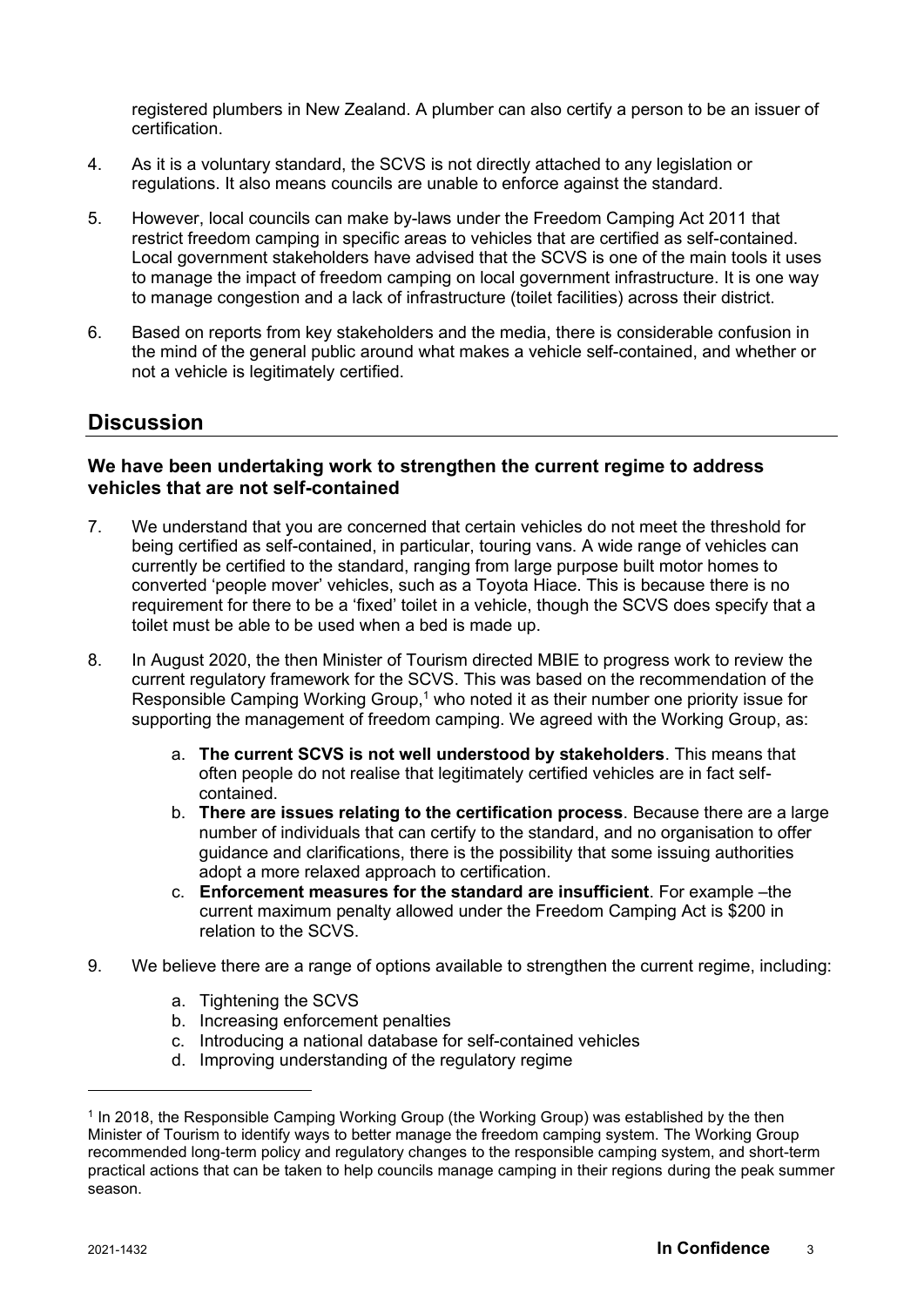- e. Making compliance with the SCVS compulsory
- f. All of the above Introduce a fully regulated system.
- 10. MBIE explored a number of options in our review of the standard and wanted to trial a softer approach. Our initial recommendation was that most issuing authorities for the standard are engaged and want to improve the management of the standard, we have had success with technology trials in capturing a database of vehicles and had recommended creating a voluntary database of vehicles to assist councils managing vehicles. This proposal was not supported by the Responsible Camping Working Group, they wanted to go direct to a regulatory model.
- 11. We all agree that the voluntary SCVS is a problem that should be addressed.

#### *MBIE has work underway examining these issues*

- 12. MBIE currently has work with the all-of-government panel to procure a provider to independently analyse the regulatory framework for the self-contained vehicle system. We have asked them to look at the issues and options above and we intend on having a recommended solution that will have the most impact from cost benefit point of view. We expect for work to begin in January 2021.
- 13. The tourism industry has also advised that the vast majority of rental vehicles that are not self-contained stay the night at a location with toilet facilities, such as a Holiday Park, Department of Conservation campsite or council provided freedom camping site.

#### **Restricting the lease of vehicles that have sleeping facilities**

14. Certainly the purchase or rental of self-contained vehicles without toilets can be problematic. Travelling around in vehicles that are not self-contained is a particular problem for local government. There is a voluntary code by rental vehicle companies that rental vehicles must adhere to if a vehicle is not self-contained that they must stay in a site with facilities.

#### *Legal considerations*

- 15. It is possible to restrict or ban specific types of vehicles but any decision would require legislation. There will be a number of issues that we would need to work through to deliver on this. We could solve one problem but create another. Firstly, we will need to carefully define the types of vehicles that are not self-contained. The reality is that it is possible to sleep in any kind of large vehicle such as large cars and station wagons, so banning certain types of vehicle but not others will almost certainly result in anomalies.
- 16. We will also need to scope the kind of use that would be captured. For example, would it only be 'leasing' vehicles that would be restricted, or would it extend to buying and selling vehicles. If the prohibition is limited to "hire' this is likely to result in the development of a market for tourists to buy and sell such vehicles to each other rather than hiring them. This may exacerbate the existing issues related to the purchase of non-compliant private freedom camping vehicles. Those businesses that rent these types of vehicles will be negatively impacted, depending on the changes and timeframes.
- 17. We will also need to define whether this would be limited to the international visitor market, or all visitors including New Zealanders. Any proposal to restrict the prohibition to foreign rather than domestic tourists is likely to involve unlawful discrimination under the Human Rights Act 1993. While legislation can override the Human Rights Act 1993, this would be likely to attract criticism from both domestic and international human rights organisations.
- 18. We will need to work our way through these issues, and provide you further detail on the pros and cons for implementation.